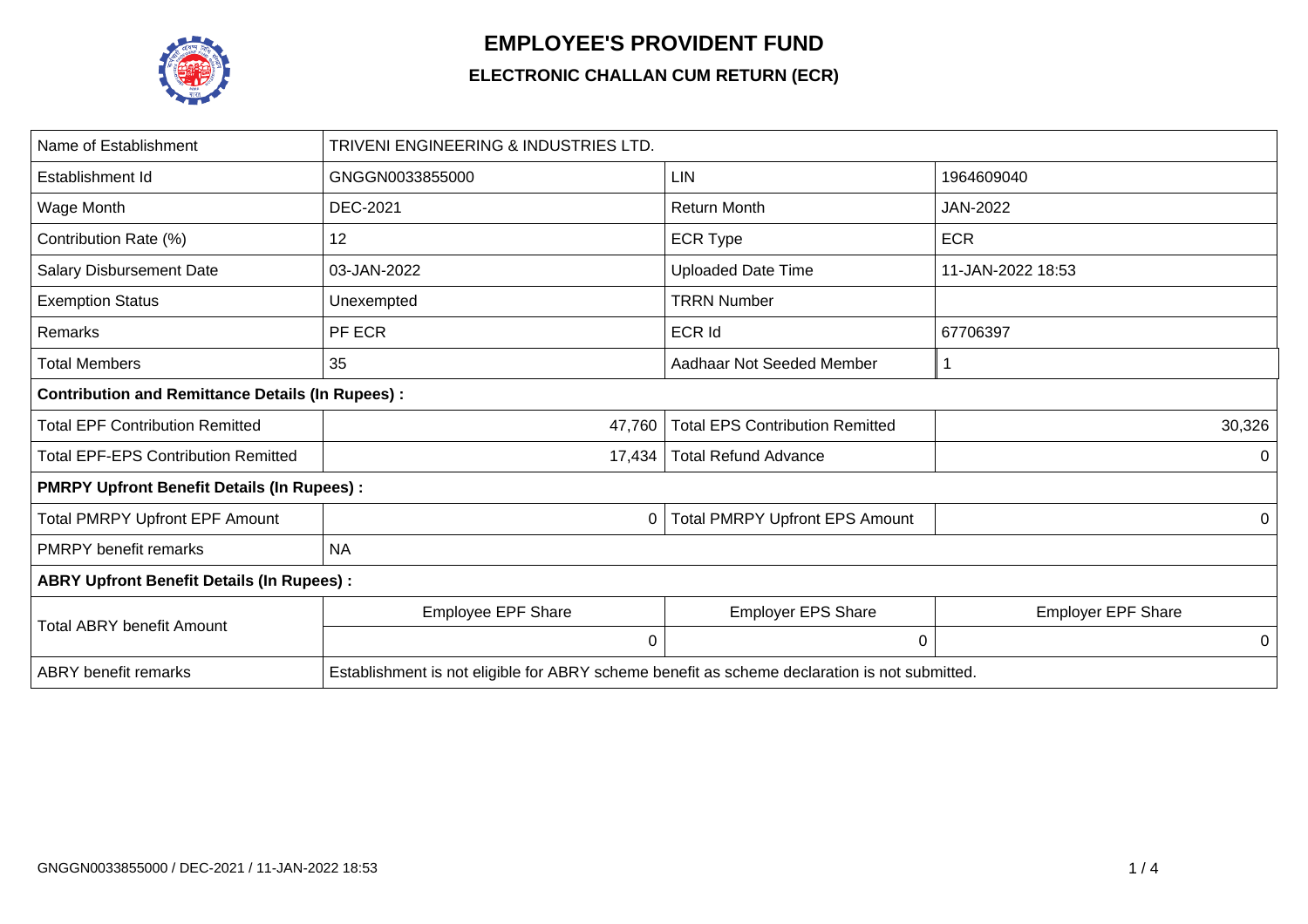## Member Details :-

|                |                  | Name as per                                   |                                               | Wages        |            |            |             | <b>Contribution Remitted</b> |            |     |                    |                | <b>PMRPY / ABRY Benefit</b> |                       |                 | Posting                          |
|----------------|------------------|-----------------------------------------------|-----------------------------------------------|--------------|------------|------------|-------------|------------------------------|------------|-----|--------------------|----------------|-----------------------------|-----------------------|-----------------|----------------------------------|
| SI. No.        | <b>UAN</b>       | <b>ECR</b>                                    | <b>UAN</b><br><b>Repository</b>               | <b>Gross</b> | <b>EPF</b> | <b>EPS</b> | <b>EDLI</b> | EE.                          | <b>EPS</b> | ER  | <b>NCP</b><br>Days | <b>Refunds</b> | <b>Pension</b><br>Share     | ER PF<br><b>Share</b> | <b>EE Share</b> | <b>Location of</b><br>the member |
| $\overline{1}$ | 101487956698     | <b>ABU SUFIAN</b>                             | ABU SUFIAN                                    | 6,810        | 6,810      | 6,810      | 6,810       | 817                          | 567        | 250 | 15                 | $\mathbf 0$    |                             |                       |                 | N.A.                             |
| 2              | 101719755943     | <b>AMIR SOHEL</b>                             | <b>AMIR SOHEL</b>                             | 9,888        | 9,888      | 9,888      | 9,888       | 1,187                        | 824        | 363 | 9                  | $\mathbf 0$    |                             |                       |                 | N.A                              |
| 3              | 101213091940     | <b>ANIL KUMAR</b><br><b>CHANDRAVANS</b><br>HI | <b>ANIL KUMAR</b><br>CHANDRAVA<br><b>NSHI</b> | 17,025       | 17,025     | 15,000     | 15,000      | 2,043                        | 1,250      | 793 | $\mathbf 0$        | $\mathbf 0$    |                             |                       |                 | N.A                              |
| $\overline{4}$ | 101719755958     | ANAWAR SEKH                                   | <b>ANUWAR</b><br><b>SEKH</b>                  | 8,034        | 8,034      | 8,034      | 8,034       | 964                          | 669        | 295 | 12                 | $\mathbf 0$    |                             |                       |                 | N.A.                             |
| 5              | 101719755927     | <b>ASIM AKRAM</b>                             | <b>ASIM AKRAM</b>                             | 6,798        | 6,798      | 6,798      | 6,798       | 816                          | 566        | 250 | 14                 | $\mathbf 0$    |                             |                       |                 | N.A                              |
| 6              | 101397155374     | <b>BHAJAHARI DAS</b>                          | <b>BHAJAHARI</b><br><b>DAS</b>                | 8,652        | 8.652      | 8,652      | 8,652       | 1,038                        | 721        | 317 | 11                 | $\mathbf 0$    |                             |                       |                 | N.A.                             |
| $\overline{7}$ | 101662402768     | <b>BIRU THAPA</b>                             | <b>BIRU THAPA</b>                             | 15,450       | 15,450     | 15,000     | 15,000      | 1,854                        | 1,250      | 604 | $\mathsf{O}$       | $\mathbf 0$    |                             |                       |                 | N.A.                             |
| 8              | 101495427313     | <b>DEEPAK</b>                                 | <b>DEEPAK</b>                                 | 15,450       | 15,450     | 15,000     | 15,000      | 1,854                        | 1,250      | 604 | $\mathbf 0$        | $\mathbf 0$    |                             |                       |                 | N.A.                             |
| 9              | 101188247826     | <b>FATIK SEKH</b>                             | <b>FATIK SEKH</b>                             | 5,448        | 5,448      | 5,448      | 5,448       | 654                          | 454        | 200 | 17                 | $\mathbf 0$    |                             |                       |                 | N.A.                             |
| 10             | 101160225207     | GOPALAN.M                                     | <b>GOPALAN M</b>                              | 15,450       | 15,450     | 15,000     | 15,000      | 1,854                        | 1,250      | 604 | $\mathbf 0$        | $\mathbf 0$    |                             |                       |                 | N.A                              |
| 11             | 101188247890     | <b>HAZRAT ALI</b>                             | <b>HAZRAT ALI</b>                             | 8,652        | 8,652      | 8,652      | 8,652       | 1,038                        | 721        | 317 | 11                 | $\mathbf 0$    |                             |                       |                 | N.A.                             |
| 12             | 101213050147     | KHIMANAND<br>MATHAPAL                         | <b>KHIMANAND</b><br><b>MATHAPAL</b>           | 15,450       | 15,450     | 15,000     | 15,000      | 1,854                        | 1,250      | 604 | $\mathbf 0$        | $\mathbf 0$    |                             |                       |                 | N.A.                             |
| 13             | 101207336347     | <b>KRISHANPAL</b>                             | <b>KRISHNA PAL</b>                            | 15,450       | 15,450     | 15,000     | 15,000      | 1,854                        | 1,250      | 604 | $\mathbf 0$        | $\mathbf 0$    |                             |                       |                 | N.A.                             |
| 14             | 101656227598     | MAINUAL SEKH                                  | <b>MAINUL SK</b>                              | 5,562        | 5,562      | 5,562      | 5,562       | 667                          | 463        | 204 | 16                 | 0              |                             |                       |                 | N.A.                             |
| 15             | 101487956646     | <b>MANOJ</b><br><b>CHAURASIA</b>              | <b>MANOJ</b><br><b>CHAURASIA</b>              | 15,450       | 15,450     | 15,000     | 15,000      | 1,854                        | 1,250      | 604 | $\mathbf 0$        | $\mathbf 0$    |                             |                       |                 | N.A.                             |
| 16             | 101350010514     | <b>MAYANK</b><br><b>VERMA</b>                 | <b>MAYANK</b><br><b>VERMA</b>                 | 17,025       | 17,025     | 15,000     | 15,000      | 2,043                        | 1,250      | 793 | $\mathbf 0$        | $\mathbf 0$    |                             |                       |                 | N.A.                             |
| 17             | 101656227505     | SAMIUL SEKH                                   | <b>MD SAMIUL</b><br><b>SEKH</b>               | 8,652        | 8,652      | 8,652      | 8,652       | 1,038                        | 721        | 317 | 11                 | $\mathbf 0$    |                             |                       |                 | N.A                              |
| 18             | 101656227522     | MUNTU SEKH                                    | <b>MUNTU SEKH</b>                             | 9,270        | 9,270      | 9,270      | 9,270       | 1,112                        | 772        | 340 | 10                 | $\mathbf 0$    |                             |                       |                 | N.A.                             |
| 19             | 100640844335     | <b>NEMAI BISWAS</b>                           | <b>NEMAI</b><br><b>BISWAS</b>                 | 15,450       | 15,450     | 15,000     | 15,000      | 1,854                        | 1,250      | 604 | $\mathbf 0$        | $\mathbf 0$    |                             |                       |                 | N.A.                             |
| 20             | 101315587217     | PANKAJ KUMAF                                  | <b>PANKAJ</b><br><b>KUMAR</b>                 | 17,025       | 17,025     | 15,000     | 15,000      | 2,043                        | 1,250      | 793 | $\mathbf 0$        | $\mathbf 0$    |                             |                       |                 | N.A                              |
| 21             | 10102804567<br>2 | PINTU MANDAI                                  | <b>PINTU</b><br><b>MANDAL</b>                 | 15,450       | 15,450     | 15,000     | 15,000      | 1,854                        | 1,250      | 604 | $\mathsf{O}$       | $\mathbf 0$    |                             |                       |                 | N.A.                             |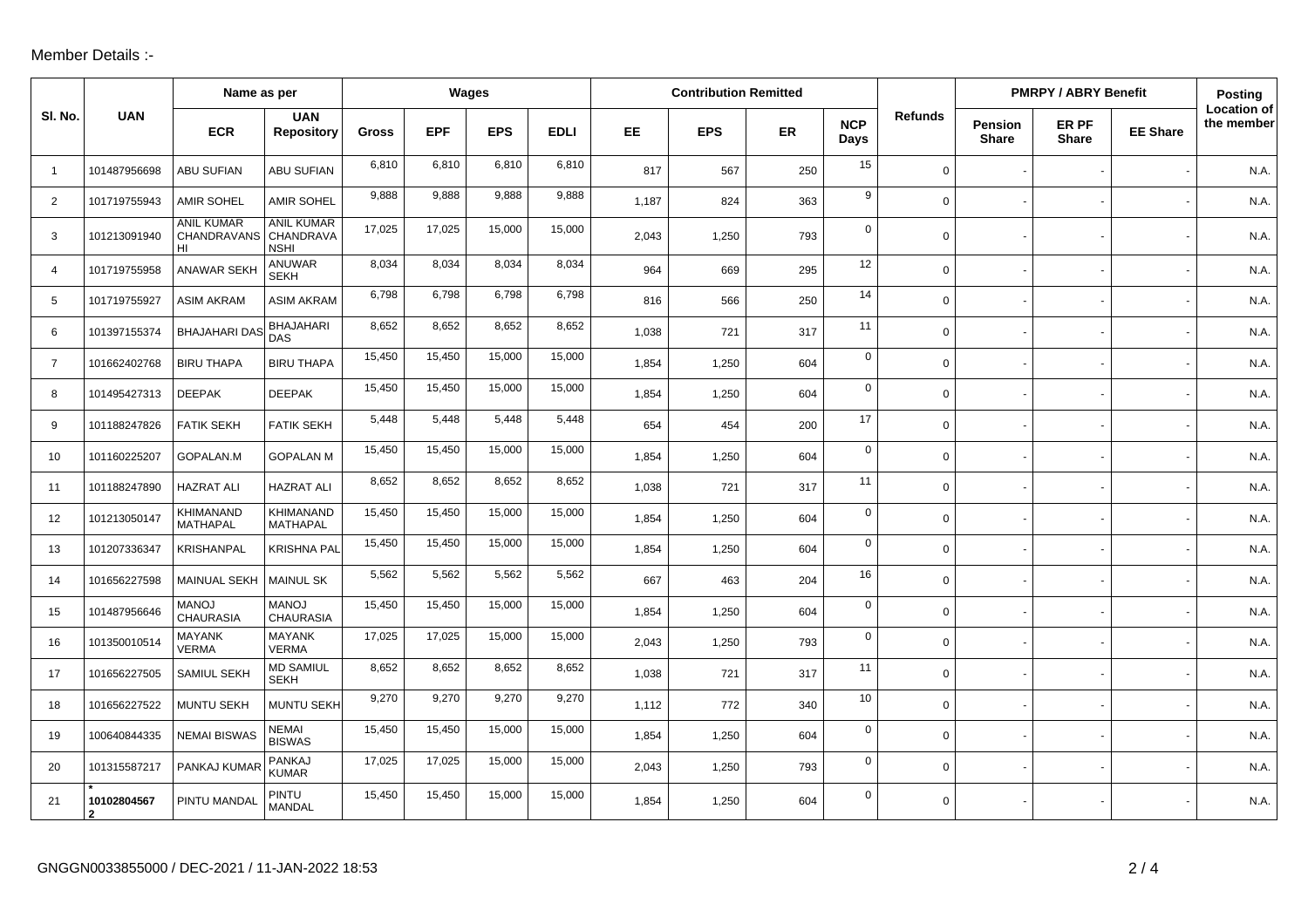|         |              | Name as per                                       |                                                   | Wages        |            |            |             | <b>Contribution Remitted</b> |             |       |                    |                | <b>PMRPY / ABRY Benefit</b>    |                       |                 | <b>Posting</b>                   |
|---------|--------------|---------------------------------------------------|---------------------------------------------------|--------------|------------|------------|-------------|------------------------------|-------------|-------|--------------------|----------------|--------------------------------|-----------------------|-----------------|----------------------------------|
| SI. No. | <b>UAN</b>   | <b>ECR</b>                                        | <b>UAN</b><br><b>Repository</b>                   | <b>Gross</b> | <b>EPF</b> | <b>EPS</b> | <b>EDLI</b> | <b>EE</b>                    | <b>EPS</b>  | ER    | <b>NCP</b><br>Days | <b>Refunds</b> | <b>Pension</b><br><b>Share</b> | ER PF<br><b>Share</b> | <b>EE Share</b> | <b>Location of</b><br>the member |
| 22      | 101195656647 | RAJU SK                                           | RAJU SK                                           | 7,416        | 7,416      | 7,416      | 7,416       | 890                          | 618         | 272   | 13                 | $\Omega$       |                                |                       |                 | N.A.                             |
| 23      | 101397155388 | <b>RAKESH</b><br><b>KUMAR BHOLA</b>               | <b>RAKESH</b><br><b>KUMAR</b><br><b>BHOLA</b>     | 6,798        | 6,798      | 6,798      | 6,798       | 816                          | 566         | 250   | 14                 | $\Omega$       |                                |                       |                 | N.A.                             |
| 24      | 101397155238 | RANAJIT JANA                                      | <b>RANAJIT</b><br><b>JANA</b>                     | 8,034        | 8,034      | 8,034      | 8,034       | 964                          | 669         | 295   | 12                 | $\Omega$       |                                |                       |                 | N.A.                             |
| 25      | 101719755936 | <b>ROFIK AHMED</b>                                | <b>ROFIK</b><br><b>AHMED</b>                      | 7,416        | 7,416      | 7,416      | 7,416       | 890                          | 618         | 272   | 13                 | $\Omega$       |                                |                       |                 | N.A.                             |
| 26      | 101487956614 | <b>SANGAM SINGH</b>                               | SANGAM<br><b>SINGH</b>                            | 15,450       | 15,450     | 15,000     | 15,000      | 1,854                        | 1,250       | 604   | $\Omega$           | $\Omega$       |                                |                       |                 | N.A.                             |
| 27      | 101195656584 | SANU SEKH                                         | SANU SEKH                                         | 6,129        | 6,129      | 6,129      | 6,129       | 735                          | 511         | 224   | 16                 | $\Omega$       |                                |                       |                 | N.A.                             |
| 28      | 101175946347 | <b>SHUVANKAR</b><br><b>NAYAK</b>                  | <b>SHUVANKAR</b><br><b>NAYAK</b>                  | 10,000       | 10,000     | 10,000     | 10,000      | 1,200                        | 833         | 367   | $\mathbf 0$        | $\Omega$       |                                |                       |                 | N.A.                             |
| 29      | 101727171318 | SIDDARAJU S B                                     | SIDDA RAJU<br>S <sub>B</sub>                      | 15,450       | 15,450     | 15,000     | 15,000      | 1,854                        | 1,250       | 604   | $\mathbf 0$        | $\Omega$       |                                |                       |                 | N.A.                             |
| 30      | 101482441983 | <b>SWAPAN DOLAI</b>                               | <b>SWAPAN</b><br><b>DOLAI</b>                     | 9,270        | 9,270      | 9,270      | 9,270       | 1,112                        | 772         | 340   | 10                 | $\Omega$       |                                |                       |                 | N.A.                             |
| 31      | 101350803905 | <b>UMESH</b>                                      | <b>UMESH</b>                                      | 6,129        | 6,129      | 6,129      | 6,129       | 735                          | 511         | 224   | $\Omega$           | $\Omega$       |                                |                       |                 | N.A.                             |
| 32      | 101545934188 | <b>UPENDRA</b><br><b>CHANDRA</b><br><b>VANSHI</b> | <b>UPENDRA</b><br><b>CHANDRA</b><br><b>VANSHI</b> | 17,025       | 17,025     | $\Omega$   | 15,000      | 2,043                        | $\mathbf 0$ | 2,043 | $\Omega$           | $\Omega$       |                                |                       |                 | N.A.                             |
| 33      | 101617018702 | <b>UPENDRA</b><br><b>KUMAR SINGH</b>              | <b>UPENDRA</b><br><b>KUMAR</b><br><b>SINGH</b>    | 15.450       | 15,450     | 15,000     | 15,000      | 1,854                        | 1,250       | 604   | $\Omega$           | $\Omega$       |                                |                       |                 | N.A.                             |
| 34      | 101259953603 | <b>VINOD KUMAR</b>                                | <b>VINOD</b><br><b>KUMAR</b>                      | 15,450       | 15,450     | 15,000     | 15,000      | 1,854                        | 1,250       | 604   | $\mathbf 0$        | $\Omega$       |                                |                       |                 | N.A.                             |
| 35      | 101768276630 | <b>VIRENDER</b>                                   | <b>VIRENDER</b>                                   | 5,562        | 5,562      | $\Omega$   | 5,562       | 667                          | $\mathbf 0$ | 667   | $\Omega$           | $\Omega$       |                                |                       |                 | N.A.                             |